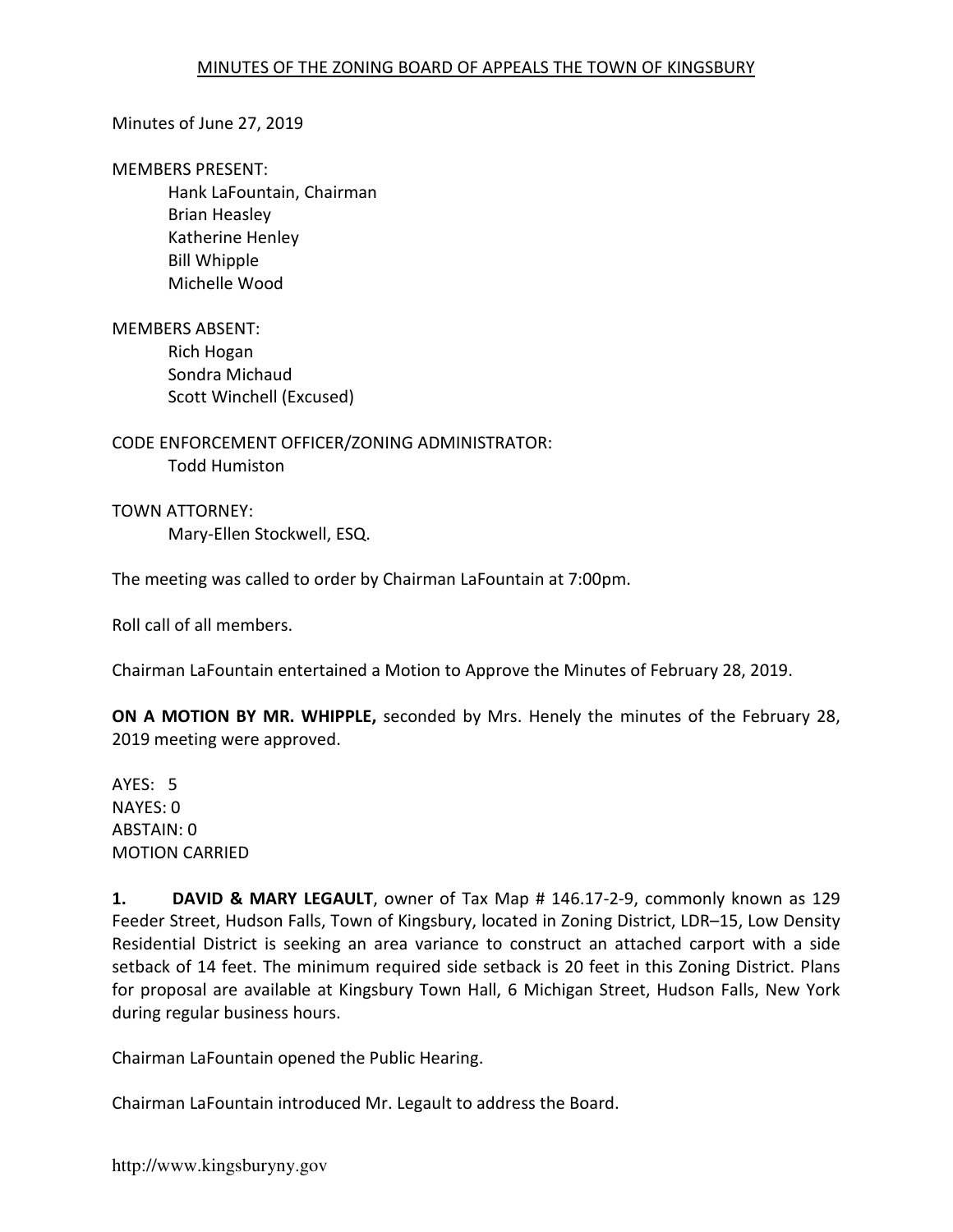## MINUTES OF THE ZONING BOARD OF APPEALS THE TOWN OF KINGSBURY

Zoning Board of Appeals June 27, 2019 Page 2 of 4

Mr. Legault stated he started to build a car port at this location. He did not know he needed a building permit. Mr. John Graham, Code Enforcement Officer for Washington County stopped at his house to inform he needed a permit. Mr. Legault stated he has not done any work on the car port for two months waiting to come before this Board. At this time the side yard setback is fourteen (14) feet. Mr. Legault is asking for six (6) foot relief. Mr. Legault's stated the car port is in line with his property.

Randy Diamond, 133 Feeder Street is Mr. Legault's neighbor. He would be the neighbor most impacted with this request. He is the closest to the property line and has no problem with the car port being there. The contractor doing the work is building it to code and Mr. Diamond has no issues with this at all.

Discussion ensued with questions being answered by the applicant.

**ON A MOTIION BY MRS. WOOD,** seconded by Ms. Henley the Public Hearing was closed.

The Board then reviewed the proposed resolution.

# ZONING BOARD OF APPEALS OF THE TOWN OF KINGSBURY COUNTY OF WASHINGTON, STATE OF NEW YORK

Resolution No. 1 of June 2019 Adopted June 27, 2019

Introduced by MR. HEASLEY who moved its adoption

Seconded by MS. Wood

# RESOLUTION APPROVING AREA VARIANCES REQUESTED BY DAVID AND MARY LEGAULT

WHEREAS, pursuant to the Chapter 280 of the Code of the Town of Kingsbury, the Town of Kingsbury Zoning Board of Appeals (hereafter the "ZBA") is authorized and empowered issue variances in accordance with said Zoning Ordinance and Section 267-b of the Town Law;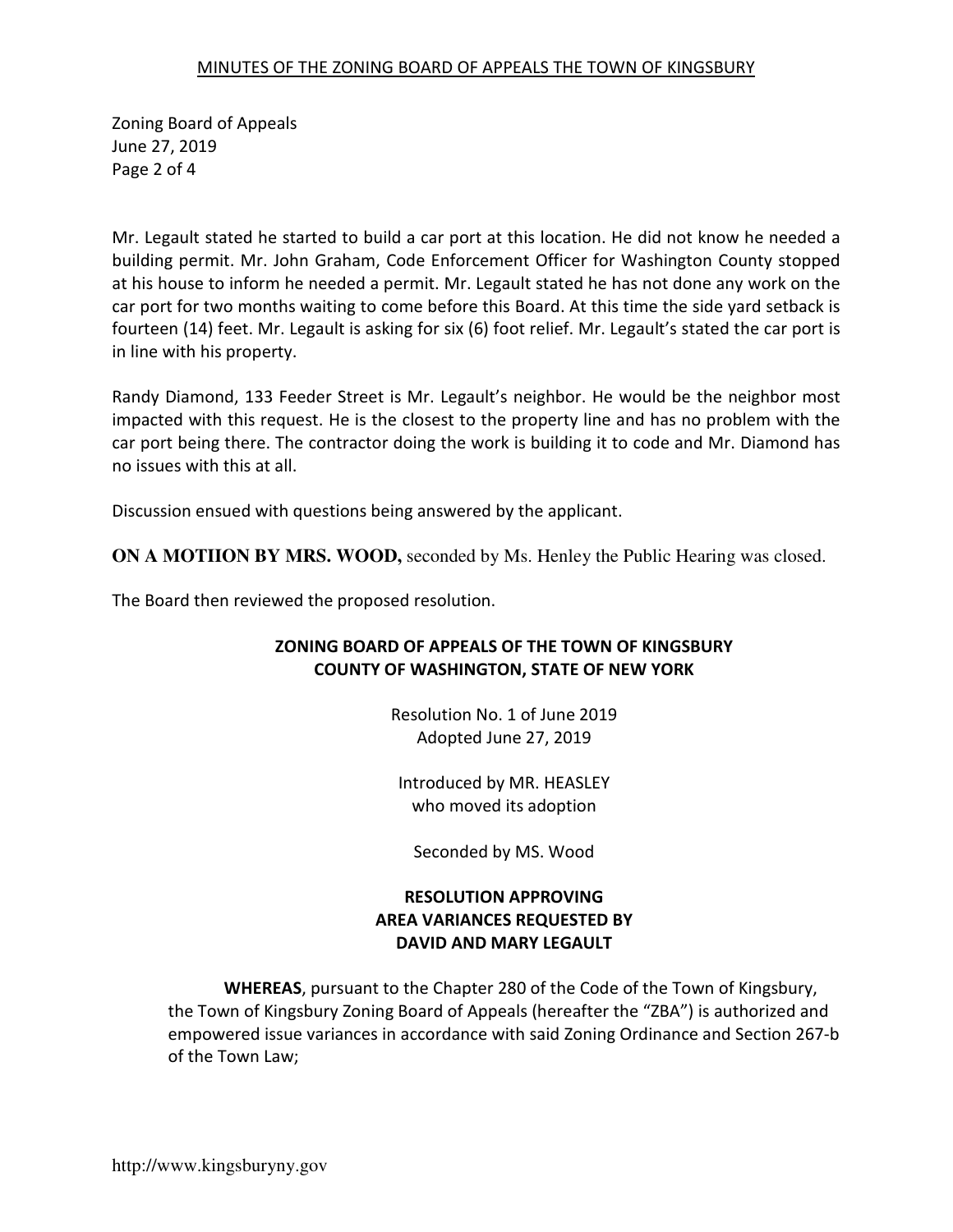## MINUTES OF THE ZONING BOARD OF APPEALS THE TOWN OF KINGSBURY

Zoning Board of Appeals June 27, 2019 Page 3 of 4

> WHEREAS, Margaret Howard and Jeffrey S. Kill (hereafter the "Applicant"), have requested two area variances relative to a lot line adjustment for their adjoining property located at 38 and 34 Vaughn Road, identified as Tax Map Numbers 146.18-9- 6.1 and 146.18-9-6.3 located in the LDR-25 Zoning District of the Town of Kingsbury; and

WHEREAS, the Applicants request requires two variances from the side yard setback requirements found in Section 280-22 G (2) of the Code of the Town of Kingsbury, whereby a minimum of 25 feet is required; and

WHEREAS, in accordance with the State Environmental Quality Review Act (hereafter "SEQRA"), the requested variance is a Type II action; and

WHEREAS, a public hearing was duly held on the requested variances at which time the Applicant and members of the public were entitled to comment on the requested variances; and

WHEREAS, the ZBA has reviewed the Application and supporting materials, and has taken into consideration the comments from the public, and has reviewed the criteria found in Town Law Section 267-b.

## NOW THEREFORE BE IT RESOLVED:

 Section 1. Considering the area variance requirements, in considering the benefit to the Applicant if the variance is granted, as weighed against the detriment to the health, safety and welfare of the neighborhood or community by such grant, while noting that the ZBA must grant the minimum variance that it shall deem necessary and adequate and at the same time preserve and protect the character of the neighborhood and the health, safety and welfare of the community, the ZBA hereby APPROVES the application and finds the following:

(a) Will an undesirable change be produced in the character of the neighborhood or will a detriment to nearby properties be created by the granting of the area variance?

There will be no undesirable changes produced as a result of granting the area variances. There is no change in the character of the neighborhood.

(b) Can the benefit sought by the applicant be achieved by some method, feasible for the applicant to pursue, other than through an area variance?